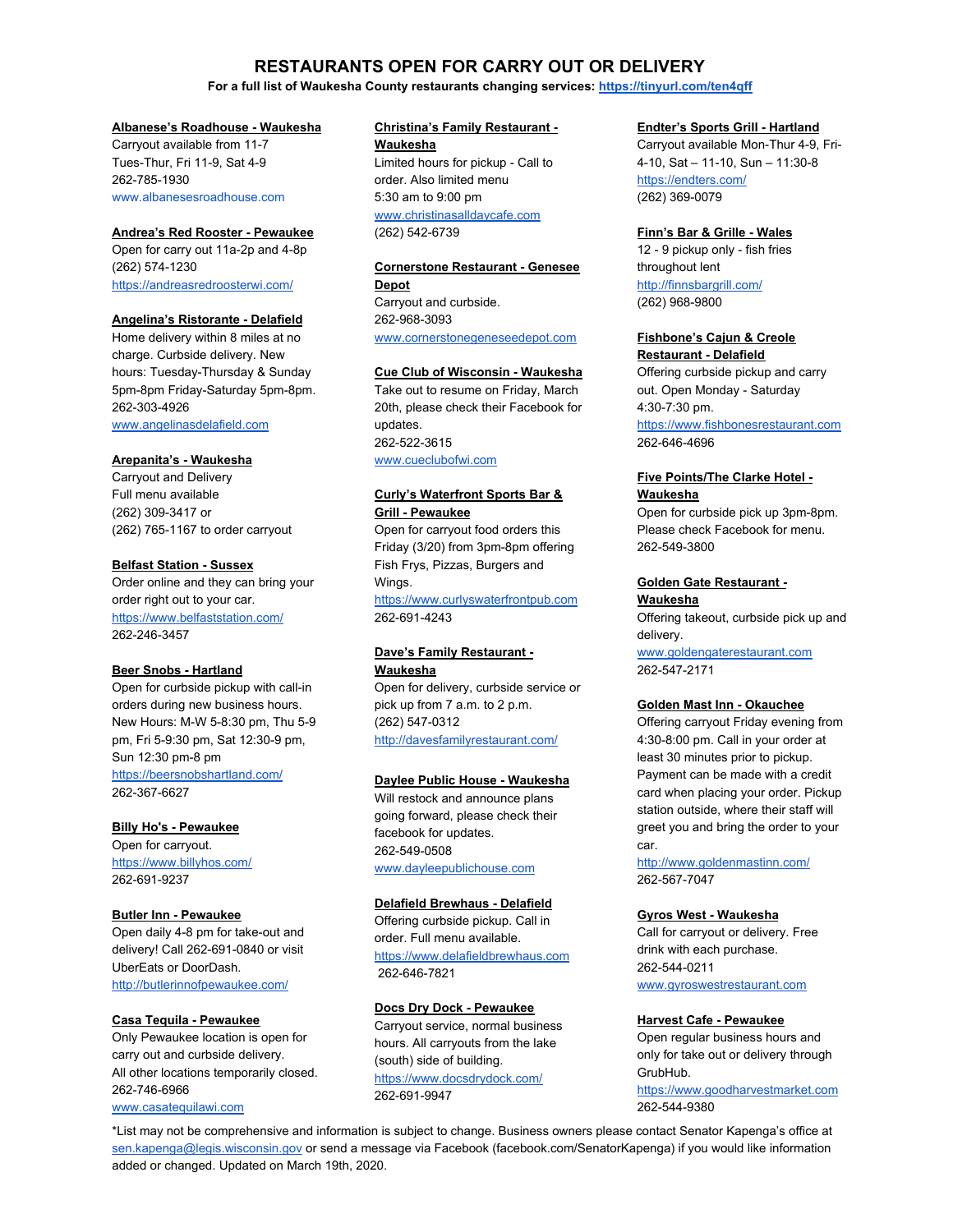## **Humdingers Bar & Grill - Merton**

Offering curbside carryout on all orders, full menu available. <https://humdingersbarandgrill.com/> 262-533-3266

## **I.d. - Delafield**

Carryout and curbside pick-up available 4-8 pm. <https://www.iddelafield.com/> 262-646-1620

## **Jake's Restaurant - Pewaukee**

Normal Business Hours. Inside pickup. [www.jakes-restaurant.com](http://www.jakes-restaurant.com/) 262-781-7995

## **Jimmy's Grotto - Waukesha**

Offering carryout and delivery 11:00 am to 12:00 pm (262) 542-1500 [https://jimmysgrotto.com](https://jimmysgrotto.com/?fbclid=IwAR0TuwY1EA70txTWDnsBQaBT9hCFbGRzI8dW2zJaadxrGCAfmBFGbcW3xNI)

## **Kim's Garden - Waukesha**

Carryout available 11 am to 9 pm <http://thekimsgarden.com/> (262) 549-9490

#### **Kim's Gourmet Pizza - Oconomowoc**

Carry out and delivery 4pm-9pm daily <https://www.kimspizzapub.com/> 262-727-7210

#### **King's Wok - Pewaukee**

Takeout by phone Delivery Available through DoorDash Open 11:00 am to 8:00 pm <https://kingswoktogo.com/> (262) 691-8699

#### **Kurt's Steakhouse - Delafield**

Free delivery 7 nights per week 4:30-8:30 pm within TEN mile radius of 22 W Main St, Delafield. <https://www.kurtssteakhouse.com/> 262-646-3333

**La Cabana - Waukesha** Carryout and drive thru pick up. 262-875-4592

# **La Estacion - Waukesha**

Open 11am - 8pm, carryout and curbside pick up. 262-521-1986

## [www.laestacionrestaurant.com](http://www.laestacionrestaurant.com/)

#### **Loaf & Jug Restaurant - Pewaukee**

Carry out orders 11:00 am - 1:30 (262) 691-0350 <http://loafandjugrestaurant.com/>

#### **Lucy's Cafe - North Prairie**

Carryout during normal business hours (262) 392-4084 <https://www.lucyscaferestaurant.com/>

# **Lumber Inn - Delafield**

Carry-out available 7:00 am - 2:00 pm (262) 646-8988 [www.lumberinndelafield.com](http://www.lumberinndelafield.com/)

#### **Magellans on Main St. - Waukesha**

Open for carryout. [www.facebook.com/magellanswauke](https://www.facebook.com/magellanswaukesha/) [sha/](https://www.facebook.com/magellanswaukesha/) [\(262\)](https://www.google.com/search?q=mainstream+bar+and+grill&rlz=1C5CHFA_enUS811US811&oq=mainstrem+bar+&aqs=chrome.1.69i57j0l7.3017j0j7&sourceid=chrome&ie=UTF-8#) 542-0420

## **Mainstream Bar and Grille - Waukesha** Open for phone in pickup and delivery 11:00 am to 10:00 pm [https://www.facebook.com/Mainstrea](https://www.facebook.com/Mainstreambar/) [mbar/](https://www.facebook.com/Mainstreambar/)

(262) [544-6222](https://www.google.com/search?q=mainstream+bar+and+grill&rlz=1C5CHFA_enUS811US811&oq=mainstrem+bar+&aqs=chrome.1.69i57j0l7.3017j0j7&sourceid=chrome&ie=UTF-8#)

## **Margaritas Mexican Grille - Waukesha** Open for take out.

262-542-4080

## **Matteo's Italian Ristorante -**

**Waukesha** Open for carry out. 262-544-6022 [www.foodspot.com/matteos](http://www.foodspot.com/matteos)

## **Marty's Pizza - Delafield**

Open for Delivery and Carry Out <http://www.martyspizza.net/> 262-646-3327

## **Mazatlan Mexican Restaurant - Delafield** Carryout order 11a-8p. 262-646-9687 [https://www.mazatlanauthenticmexica](https://www.mazatlanauthenticmexican.com/) [n.com/](https://www.mazatlanauthenticmexican.com/)

## **Melms Brewing Company - Hartland**

Open for carry out (growler) sales on Thursdays from 6-8 pm and Saturdays from noon 12-2 pm. <http://melmsbrewing.com/> 262-361-4946

## **Mia's Italian Restaurant -**

**Waukesha** Carry out available from 4 pm to 8 pm daily. [www.miaswaukesha.com](http://www.miaswaukesha.com/) 262-547-6503

#### **Michael's Italian Restaurant - Waukesha**

Carryout during normal business hours 262) 549 - 0406 [https://www.michaelsitalianmenu.com](https://www.michaelsitalianmenu.com/) [/](https://www.michaelsitalianmenu.com/)

## **Mugshotz - Pewaukee**

Take out orders from 12pm - 5pm. Limited menu includes appetizers, burgers, chicken sandwiches and pizza. Daily special prices on hold until further notice. 262-696-4177 [www.mugshotzpewaukee.com](http://www.mugshotzpewaukee.com/)

#### **Nashotah Clubhouse - Nashotah**

Carryout orders available. <http://nashotahclubhouse.com/> 262-367-6684

#### **Neighbors Bar & Grille - Waukesha**

To go orders 11a-9p (262) 408-5872 [https://www.theneighborsbarandgrille.](https://www.theneighborsbarandgrille.com/) [com/](https://www.theneighborsbarandgrille.com/)

## **North Lake Inn - North Lake**

Opened during regular business hours for carryout. There is a carry out door to the left of the main entrance. [https://northlakeinn.optimaplatform.co](https://northlakeinn.optimaplatform.com/) [m/](https://northlakeinn.optimaplatform.com/)

(262) 966-2782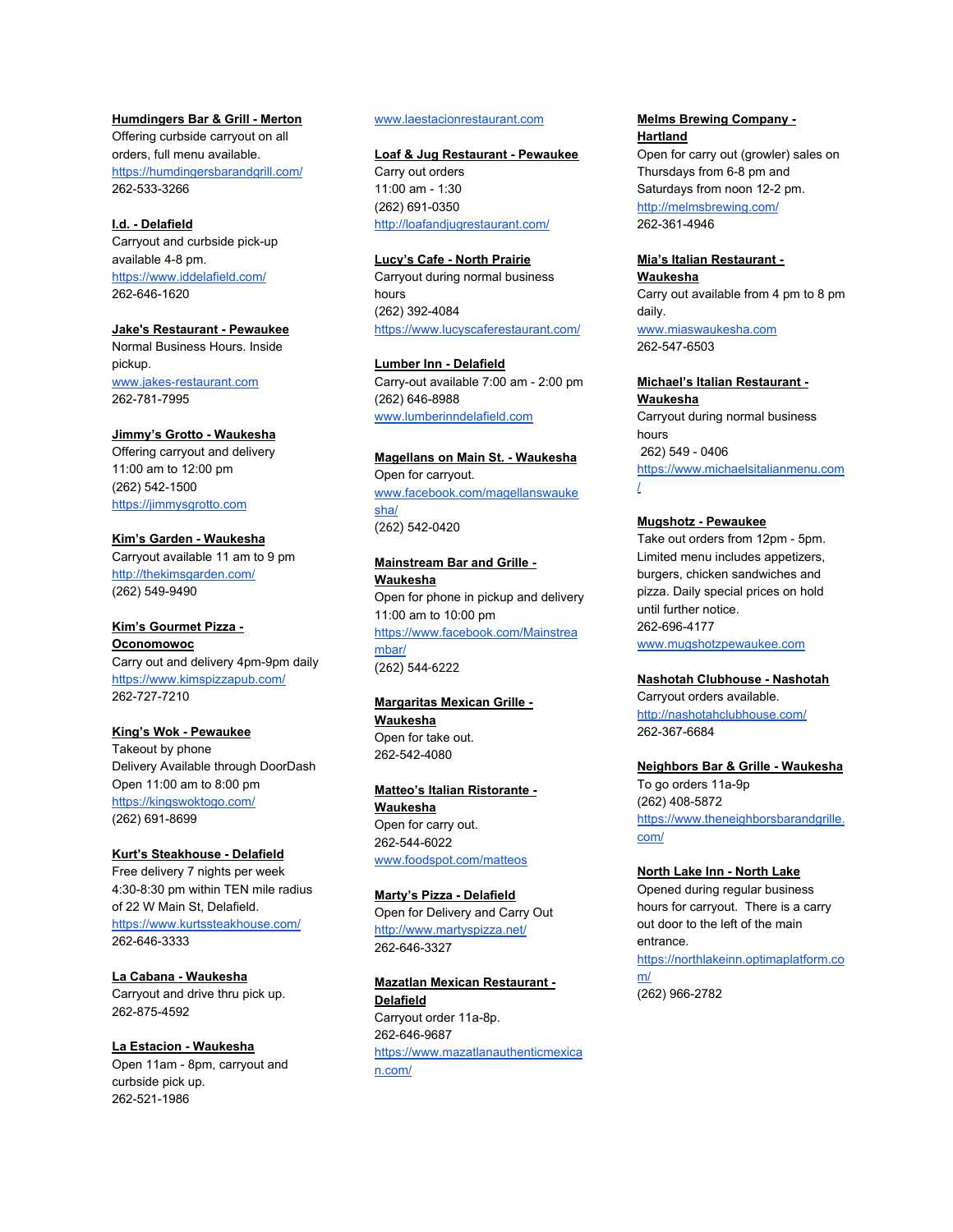## **Ox and Cat's Sports Bar & Grill - Monches**

Monday-Thursday open 3-9 pm for food and beer carry outs. Friday-Sunday open 12-9 pm for food and beer carry outs. [http://www.oxandcats.com](http://www.oxandcats.com/?fbclid=IwAR3_5b1q8CmNgIWaonT5M4TxRz4jmXD8AzvZJpeX0VV8JwsfuanlaeT5G10) 262-966-9640

## **Palmer's Steakhouse - Hartland**

Open for carry-outs! <https://palmerssteakhouse.com/> 262-369-3939

#### **Panga Bar & Grill - Summit**

Open for carryout. <http://barpanga.com/> 262-337-9550

## **Pacific Bistro - Delafield**

Takeout orders (262) 303-4981 <https://pacificbistrowi.com/>

#### **Park Avenue Pizza Company - Pewaukee**

Carry out and Delivery Offer beer and wine to-go Monday - closed Tuesday - 4:00 - 10:00 pm W/TH/F/S/Sun Open at 11:00 am -10:00 pm Full Menu available [http://www.parkavenuepizzacompany.](http://www.parkavenuepizzacompany.com/) [com/](http://www.parkavenuepizzacompany.com/) (262) 691-0503

#### **Pat's Rib Place - Waukesha**

Take-out and curbside service from 11 to 8 PM. [www.patsribplace.net](http://www.patsribplace.net/) 262-544-4099

## **Pizza Guy - Wales**

Inside/Curbside pickup. Restaurant Delivery. [www.pizzaguywi.com](http://www.pizzaguywi.com/) 262-968-4900

#### **Point Burger Bar - Pewaukee**

Open 11am-7pm for to-go and delivery. Get takeout directly from Point or through delivery partners. [www.pointburgerbar.alohaorderonline](http://www.pointburgerbar.alohaorderonline.com/) [.com](http://www.pointburgerbar.alohaorderonline.com/)

## **Raised Grain Brewery - Waukesha**

To-go orders accepted from 4pm-8pm. Offering to-go beer (cans and growlers) as well as to-go food orders.

[https://www.raisedgrainbrewing.com/](https://www.raisedgrainbrewing.com/menu) [menu](https://www.raisedgrainbrewing.com/menu) 262-505-5942

## **Red Circle Inn - Nashotah**

Curbside/pickup service available. Allow 30 minutes. Call when you arrive. Can order wine/beer in closed containers to go. <https://www.redcircleinn.com/> 262-367-4883

## **Restaurante Casa Noble-Waukesha**

Open for carry out and free delivery to the city of Waukesha. Delivery times are from 11:30am to 8pm. 262-349-9250

**Revere's Wells Street Tavern - Delafield** Open for to go orders. <http://www.reverestavern.com/> 262-646-4070

## **Rochester Deli - Waukesha** Carryout and curbside pickup from 10 AM to 6 PM daily [www.rochesterdeli.com](http://www.rochesterdeli.com/) 262-522-9611

# **Sakura Japan Sushi & Grill -**

**Waukesha** Carryout Tues-Sun 4-8 pm (262) 408-5681 [http://facebook.com/SakuraJapanSus](http://facebook.com/SakuraJapanSushiGrillDowntownWaukesha/) [hiGrillDowntownWaukesha/](http://facebook.com/SakuraJapanSushiGrillDowntownWaukesha/)

**Seesters Mexican Cantina - Pewaukee** Open Tues-Sat 4-9 pm for carryout and delivery (262) 746-9400 <https://seestersmexicancantina.com/>

**Senor Tomas Mexican - Hartland** Open for carryout, regular business hours <https://alarconrestaurants.com/> 262-367-7488

## **Sideliners Pub & Grill - North Prairie**

Carryout Orders available 11:00 am to 11:00 pm [www.sidelinerspubandgrill.com](http://www.sidelinerspubandgrill.com/) (262) 968-1778

#### **Sobelman's Pub & Grill - Waukesha**

Open for carryout and delivery from 11 am to 8 pm. [www.sobelmanspubandgrill.com](http://www.sobelmanspubandgrill.com/) 262-408-2320

## **Sorrento House - Wales**

Offer full menu to-go. Carryout entrance is located in the back of the building with reserved parking for carryout orders.

<https://www.thesorrentohouse.com/> 262-955-1197

#### **Spring Garden - Waukesha -**

Carryout ordering available online and by phone 11:00 am - 9:30 pm (262) 513-8899 **Sports Page Bar & Grill - North Prairie** Open for carryout 11:00 am - 2:00 am [www.Npsportspage.com](http://www.npsportspage.com/) 262-392-9729

## **Stolley's Hogg Alley -**

**Oconomowoc** Offering curbside pickup/take out. [https://stolleyshoggalley.com](https://stolleyshoggalley.com/) 262-646-5652

**Sunny Side Up Family Restaurant - Dousman**

Open for carry-out 9:00 am - 2:00 pm (262) 965-5745

## **Sweet Perfections Bake Shoppe - Waukesha**

Inside/Curbside pickup. Restaurant Delivery. [www.Sweetperfections.com](http://www.sweetperfections.com/) 262-446-2253

#### **Taco Amigo - Waukesha**

Open for carryout, curbside pick up and delivery via delivery partners. 262-544-0104 [www.alaconrestaurants.com](http://www.alaconrestaurants.com/)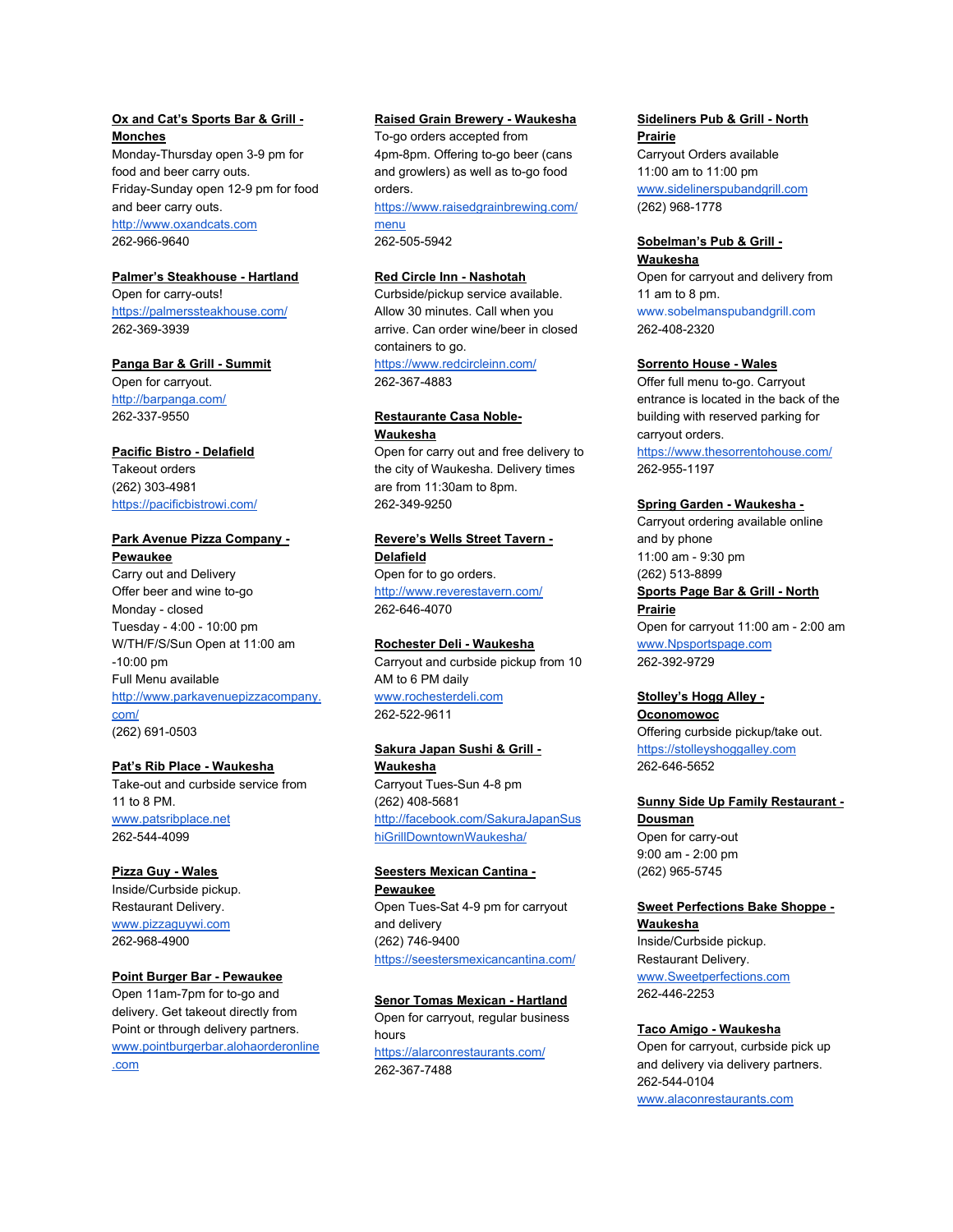## **Tally's Tap & Eatery - Waukesha**

Offering curbside pickup and delivery from 11 AM - 8 PM. [www.tallystap.com](http://www.tallystap.com/) 262-446-3153

#### **Taqueria Guadalajara - Waukesha**

Carryout Orders - Full menu available 10:00 am to 9:00 pm [https://www.facebook.com/TaqueriaG](https://www.facebook.com/TaqueriaGuadalajara2/) [uadalajara2/](https://www.facebook.com/TaqueriaGuadalajara2/) (262) 875-3981

**Taylors' People's Park - Waukesha** Carryout 11a-8p [https://www.peoplesparkwaukesha.co](https://www.peoplesparkwaukesha.com/) [m/](https://www.peoplesparkwaukesha.com/) 262-522-6868

#### **Texas Roadhouse - Waukesha**

Open for curbside, carry out orders (262) 798-7427 <https://www.texasroadhouse.com/>

# **The 5 O'Clock Club - Pewaukee**

All Entrée's are available for take out. [http://the5oclockclubpewaukee.com](http://the5oclockclubpewaukee.com/) 262-691-9960

## **The Blue Ribbon Tavern & Eatery - Waukesha**

Carryouts begin on Sat, March 21st 262-542-8100

# **The Neighbors Bar and Grille - Waukesha**

Open for carryout from 11a-9p. [www.theneighborsbarandgrille.com](http://www.theneighborsbarandgrille.com/) 262-408-5872

## **The Phoenix Restaurant - Hartland** Open for carryout Fridays 4-8 pm <https://thephoenixhartland.com/> 262-367-9020

**The Picnic Basket Restaurant - Nashotah** Inside or Curbside Pickup. Delivery DoorDash. [www.picnicbasketrestaurant.com](http://www.picnicbasketrestaurant.com/) 262-367-6288

## **The Station Pub & Grill - Pewaukee** Carryout available. Full menu, 11am-8pm, 11am-9pm Fri/Sat <http://www.the-station-pub.com/>

(262) 695-5300 **The Union House Restaurant - Genesee Depot** Offering curbside carryout, delivery and personal chef services. 262-968-4281 [www.theunionhouse.com](http://www.theunionhouse.com/)

## **Tofte's Table - Waukesha**

Offering to-go dinners and will deliver curbside. Call after 3 pm Monday- Saturday. 262-408-5633 <https://toftestable.com/>

#### **Tony Maronni's - Sussex**

Inside pickup. Restaurant Delivery. <https://tonymaronni.com/> 262-820-8669

## **Vittles and Vine - Genesee Depot**

Carryout, curbside pick up and delivery. 262-968-9463 [www.vittlesandvines.com](http://www.vittlesandvines.com/)

#### **Zesti Restaurant - Hartland**

Open for carryout. New hours Tue-Sat 11 am-2 pm and 4-7 pm <https://www.zestieatery.com/> 262-367-3333

#### **Zin - Delafield**

Offering curbside pickup and carryout. <https://www.zincredible.com/> 262-646-5959

## **5 Joints @ 5 Points - Waukesha**

DoorDash delivery. Inside pickup. [www.5joints5points.com](http://www.5joints5points.com/) 262-408-2083

# **CAFES**

## **Birch & Banyan Coffee - Hartland** Carryout, open 6am – 1pm [https://www.birchandbanyancoffee.co](https://www.birchandbanyancoffee.com/) [m/](https://www.birchandbanyancoffee.com/) 262-313-9912

**Blue Collar Coffee - Delafield** Curbside to go. 7am-3pm. [https://www.bluecollarcoffee.net/delafi](https://www.bluecollarcoffee.net/delafield) [eld](https://www.bluecollarcoffee.net/delafield) 262-337-9946

## **Brewers Two Cafe - Pewaukee**

Specialty coffee and sandwich shop, open for breakfast, lunch and dinner. 6:00 am to 6:00 pm <https://www.brewerstwocafe.com/> (262) 701-4902

## **Cafe de Arts - Waukesha**

Open for carryout/curbside pickup. [https://cafe-de-arts-roasters.business.](https://cafe-de-arts-roasters.business.site/) [site/](https://cafe-de-arts-roasters.business.site/) 262-446-1856

#### **Creole Cafe - Hartland**

Carry out, curbside and delivery for coffee, breakfast, lunch or bakery. [https://www.facebook.com/creolecafe](https://www.facebook.com/creolecafehartland/) [hartland/](https://www.facebook.com/creolecafehartland/) 262-361-4047

## **Divino Gelato Cafe - Waukesha**

Drive thru and delivery by Uber Eats/DoorDash. [www.divinogelatocafe.com](http://www.divinogelatocafe.com/) 262-672-4755

#### **Le Caffe Bistro - Waukesha**

Open for take out only from 6a-5p <http://www.lecaffebistro.com/> 262-522-7942

# **Mama D's Coffee - Genesee Depot, Wales and Waukesha**

Carry out available. <https://www.mamadscoffee.com/> 262-336-9006 Genesee Dept 262-968-3500 Wales 262-349-9141 Waukesha

#### **Mountain Top Coffee - Waukesha**

Carry out and Door Dash deliveries, open 6am-1pm. 262-278-4869 [www.mntcoffee.com](http://www.mntcoffee.com/)

## **Pink Mocha Cafe & Coffee House - Hartland**

Curbside pickup available M-F 7-4 Sat & Sun 8-2. <https://pinkmochacafe.com/> 262-369-9932

## **The Steaming Cup - Waukesha**

Open for carry out 8am-2pm daily. 262-522-3605